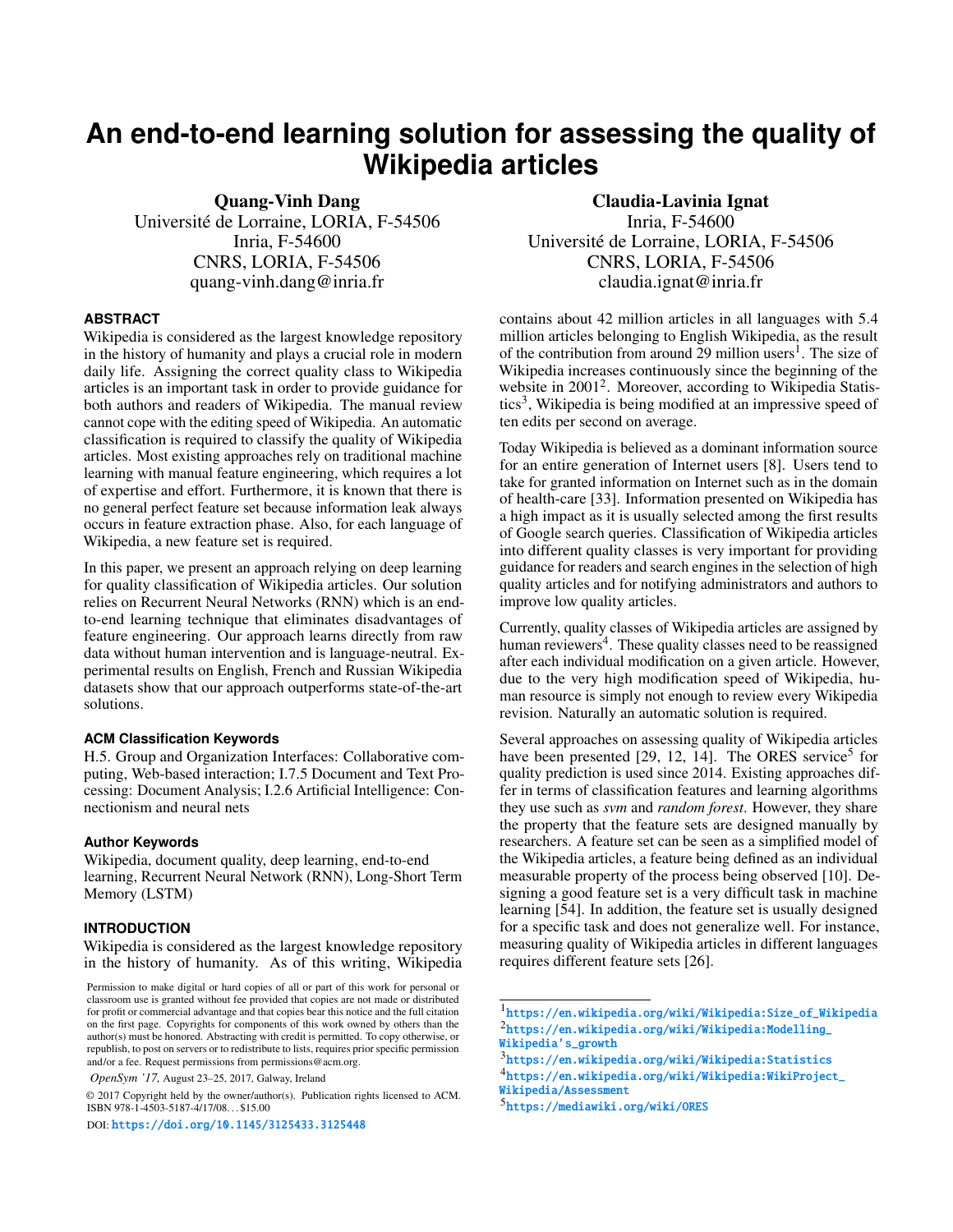In [\[14\]](#page-8-4) we presented a preliminary work of using deep learning for automatic feature selection on assessing Wikipedia quality and achieved a promising result. However, the model needs to be retrained every-time a new article is created, which is costly in terms of time and computational resources. Therefore, it is difficult to apply this solution in practice.

There is a trade-off between accuracy, time complexity and language independence for the prediction models. In this paper, we address this trade-off and we present a deep learning approach based on Recurrent Neural Network (RNN) [\[49\]](#page-9-1) with Long-Short Term Memory (LSTM) [\[28\]](#page-8-7) for measuring the quality of Wikipedia articles. RNN-LSTM achieves a better accuracy compared to the state-of-the-art, is language independent and can be trained much faster than Doc2Vec. Our proposed solution is not yet applicable for real-time suggestion, but can be deployed in batch-mode and prediction can be applied at different time intervals.

## **Quality class assessment: problem definition**

The quality class assessment problem is defined as follows. A set of quality classes is defined for a particular language of Wikipedia. A set of Wikipedia articles with quality classes manually assigned by reviewers is provided as *ground truth*. A Wikipedia article contains multiple revisions, a quality class being assigned to a particular revision. A new revision of the article is considered as a new article for which a quality class has to be assigned. The quality class assessment is a multiclass classification problem that aims to predict the quality class of a new Wikipedia article.

The quality classes defined for English, French and Russian Wikipedia datasets are provided below. The descriptions of English Wikipedia quality classes are provided in Table [1](#page-2-0)<sup>[6](#page-1-0)</sup>. Similar definitions for French and Russian Wikipedia can be found on corresponding Wikipedia language sites.

English: FA, GA, B, C, Start, Stub.

#### French: ADQ, BA, A, B, BD, E.

Russian: FA, GA, SA, I, II, III, IV.

The problem we consider is measuring the quality of a given Wikipedia article, i.e. how *well* an article is written. We do not aim to measure the correctness of the information given in the article, which is a different research topic [\[61\]](#page-9-2). Let us consider an example. A quality classifier considers the two sentences "Bill is a man." and "Bill is a woman." similar from a quality point of view. However, a fact checking program considers these two sentences as completely different. Today, false information intentionally inserted on Wikipedia is effectively removed by vandalism detectors [\[24\]](#page-8-8).

# **RELATED WORK**

Several research studies on measuring the quality of Wikipedia articles have been proposed in the last decade. Except the work of [\[14\]](#page-8-4), existing studies relied on traditional machine learning techniques with manually designed feature sets. In this section we first describe these approaches, then highlight

<span id="page-1-0"></span> $^6$ [https://en.wikipedia.org/wiki/Template:Grading\\_scheme](https://en.wikipedia.org/wiki/Template:Grading_scheme)

their disadvantages and motivate the need of automatic feature engineering by means of deep learning.

#### **Manual Feature Engineering**

Approaches relying on manually defined features can roughly be divided into two groups depending on the nature of the feature set: *editor-based* and *article-based* features [\[53\]](#page-9-3).

#### *Editor-based features*

Approaches that used editor-based information analyzed information that cannot be computed uniquely from the current content of Wikipedia pages, such as the authors of a particular article, their contributions and the duration of each contribution.

Using the hypothesis that the more reputable an author is, the higher the quality of the articles this author produces, Hu et al. [\[29\]](#page-8-2) and Adler et al. [\[1\]](#page-7-0) used authors *reputation* to determine the quality of Wikipedia articles. The result was confirmed in German Wikipedia [\[50\]](#page-9-4). The social capital of the editors could also affect the quality of the articles to which they contributed [\[45\]](#page-9-5). Using statistical approach, Javanmardi and Lopes [\[32\]](#page-8-9) verified that editors reputation can be used to detect the quality of Wikipedia articles. Suzuki used *hindex* on academic ranking for assessing the quality of an article [\[51\]](#page-9-6). Li et al. [\[40\]](#page-8-10) presented a modified weighted PageRank algorithm in the network of editors and articles to assess Wikipedia quality. Most recently, Betancourt et al. [\[6\]](#page-7-1) studied the team characteristics, such as how many FA or GA articles the team members have worked on before, to predict the quality class of Wikipedia articles. These studies limit classifying FA-GA articles with other articles, but do not target classification of all quality classes as the work of [\[52\]](#page-9-7).

Another criteria used for assessing the quality of a text is the period of time the text remains stable or is modified by other authors/reviewers. If an article has not been modified significantly for a long time, this article can be considered as mature and of high quality. For instance, Calzada and Dekhtyar [\[38\]](#page-8-11) determined the quality of Wikipedia based on the number of *stable* articles.

Some other works presented the idea that the quality of Wikipedia articles can be determined based on the interaction between authors and reviewers [\[16,](#page-8-12) [58\]](#page-9-8). Wilkinson and Huberman [\[57\]](#page-9-9) showed that a large number of authors and reviewers with an intensive cooperation should lead to high quality articles. Kittur and Kraut [\[37\]](#page-8-13) showed that the effectiveness of adding contributors is dependent on the degree and type of coordination those contributors use. Liu and Ram [\[42\]](#page-9-10) suggested that the behavior pattern of editors also effects articles quality.

#### *Article-based features*

The second main approach of assessing quality of Wikipedia articles is to analyze directly the content of Wikipedia articles.

One of the simplest solutions predicted the Wikipedia articles quality based on their length: the longer an article is, the better its quality [\[7\]](#page-8-14). This solution achieved a very high accuracy in separating between *FA* and *non-FA* articles. The approaches proposed in [\[41,](#page-9-11) [59\]](#page-9-12) relied on editors writing styles to distinguish between *FA* and *non-FA* articles.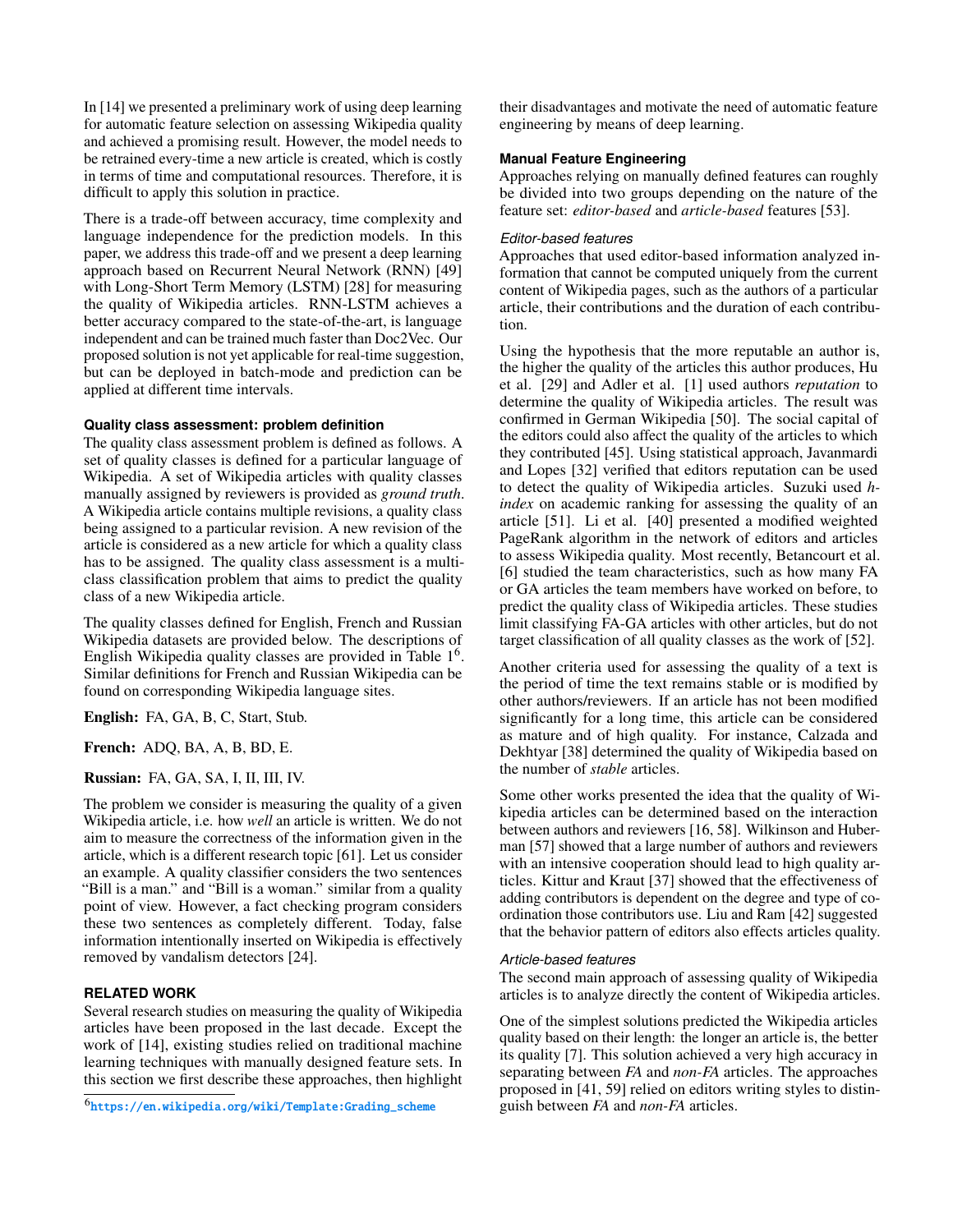| <b>Class</b> | <b>Description</b>                                                                                                                                                                                                              |
|--------------|---------------------------------------------------------------------------------------------------------------------------------------------------------------------------------------------------------------------------------|
| FA           | Professional, outstanding, and thorough; a definitive source for encyclopedic information.                                                                                                                                      |
| GA           | Useful to nearly all readers, with no obvious problems; approaching (but not equalling) the quality of a<br>professional encyclopedia.                                                                                          |
| - B          | Readers are not left wanting, although the content may not be complete enough to satisfy a serious student or<br>researcher.                                                                                                    |
| C            | Useful to a casual reader, but would not provide a complete picture for even a moderately detailed study.                                                                                                                       |
| Start        | Provides some meaningful content, but most readers will need more.                                                                                                                                                              |
| Stub         | Provides very little meaningful content; may be little more than a dictionary definition. Readers probably see<br>insufficiently developed features of the topic and may not see how the features of the topic are significant. |

<span id="page-2-0"></span>Table 1. Description of quality classes in English Wikipedia.

Dalip et al. [\[12\]](#page-8-3) analyzed the effect of the feature set comprising text, review and network on the quality of Wikipedia articles. Authors claimed that the features that describe articles structure and style are the best to distinguish between their quality classes.

Similarly, using content, structure, network and edit history features, Anderka et al. [\[3\]](#page-7-2) built a binary classifier to predict quality flaws in Wikipedia. The approach is based on the *cleanup tags*, which are provided by the reviewers who detected the flaws but do not have enough time or expertise to fix them.

Warncke-Wang et al. [\[53\]](#page-9-3) presented and analyzed a feature set composed of 17 features such as article length and the number of article headings for describing the content of the Wikipedia articles. After removing some features to avoid over-fitting, the final model achieved the accuracy of 43%. The updated model using 11 features achieved the accuracy of 58% [\[52\]](#page-9-7).

Based on the work of [\[52,](#page-9-7) [53\]](#page-9-3), Wikimedia Foundation<sup>[7](#page-2-1)</sup> built an online service to predict the quality class of Wikipedia articles called ORES (*Objective Revision Evaluation Service*) [\[25\]](#page-8-15). Currently, ORES provides predicting services for English, French and Russian Wikipedia [\[26\]](#page-8-6). For each language, a new feature set is required, though some features are shared<sup>[8](#page-2-2)</sup>.

Another extension of [\[52\]](#page-9-7) was presented in [\[15\]](#page-8-16) where we added readability scores to the feature set. We achieved the accuracy of 55%. The work is limited to English Wikipedia.

# **Automatic Feature Engineering**

# *Motivation*

Defining feature set is a very difficult task in machine learning [\[10\]](#page-8-5). A feature set can be considered as a simplified model of the given data, such as modeling a person by height, weight and date of birth. The key issue of manual feature engineering approach is information loss, i.e. some information present in the raw data but considered as irrelevant by researchers is missing in the feature set [\[10\]](#page-8-5). The information loss problem can be avoided if and only if the entire data is used as the feature set, as Norbert Wiener said, "the best material model of a cat is another, or preferably the same, cat" [\[48\]](#page-9-13).

Furthermore, feature engineering mostly relies on expert knowledge which is usually expensive. Feature engineering requires effort and time, and when researchers investigate a new issue, a new feature set is needed. Andrew Ng stated that "Coming up with features is difficult, time-consuming, requires expert knowledge" [\[46\]](#page-9-15). Each Wikipedia language requires a new feature set which is difficult to design without a basic understanding of the language. Moreover, for a same problem and same dataset, different algorithms might require different feature sets.

Many feature selection algorithms have been proposed [\[10\]](#page-8-5). Their input is usually a large feature set, and their objective is to remove irrelevant features. If added to the feature set, irrelevant features do not improve or even decrease machine learning algorithm performances. No automatic method exists to define the initial feature set. In fact, the best way in practice is to add as many features as possible. A study on feature selection for text categorization [\[4\]](#page-7-3) showed that using all features "consistently produces high and the nominally best *AUC* performance for the majority of classifiers". This study suggests using the entire document content for obtaining best performances for a text classification task.

Traditional manual feature engineering approaches rely on feature selection methods where features are gradually eliminated from an initial feature set. Unfortunately, these approaches are costly in terms of computational resources. Moreover, an infinite number of possible features can be extracted from raw data [\[10\]](#page-8-5).

# *Automatic feature engineering with deep learning*

Deep learning [\[19\]](#page-8-17) can avoid manual feature engineering by learning directly from raw data. The automatic classification solution for quality of Wikipedia articles presented in [\[14,](#page-8-4) [13\]](#page-8-18) relied on a combination of Doc2Vec [\[39\]](#page-8-19) with deep neural networks [\[19\]](#page-8-17). It achieved a comparable accuracy score with state-of-the-art algorithms.

Moreover, deep learning techniques are no information loss as they take the entire Wikipedia articles as input. The study in [\[19\]](#page-8-17) showed that as deep learning algorithms rely on the same input as human reviewers, they can achieve the same assessment performances.

The approach described in [\[14\]](#page-8-4) can be directly applied to any language. However, this study has several shortcomings that we addressed in our proposed solution:

<span id="page-2-1"></span><sup>&</sup>lt;sup>7</sup><https://wikimediafoundation.org/>

<span id="page-2-2"></span><sup>8</sup>ORES is available at <https://mediawiki.org/wiki/ORES> and is under continuous development. We reported on ORES results based on [\[56\]](#page-9-14).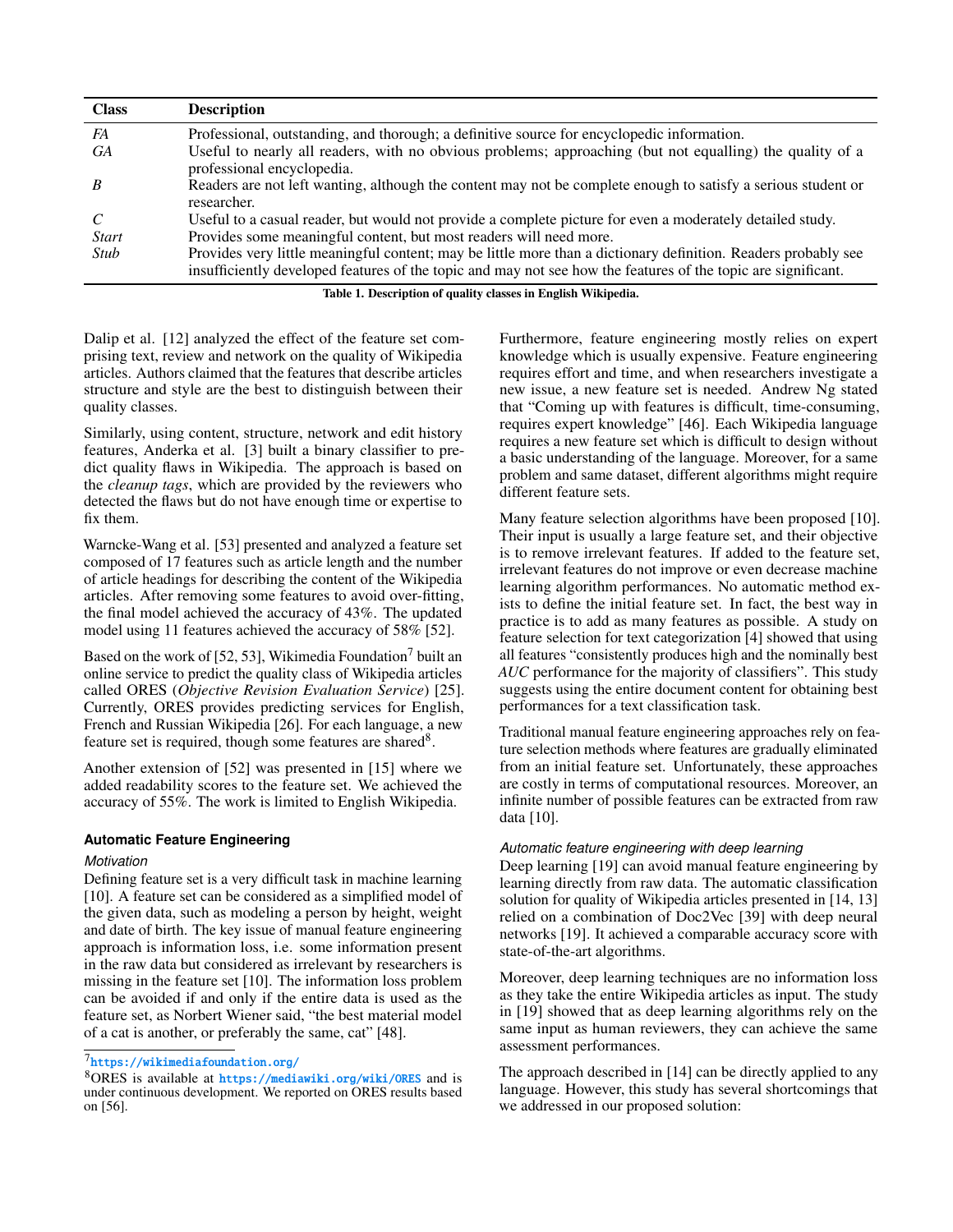- The accuracy obtained is not as good as for other state-ofthe-art algorithms, such as [\[25\]](#page-8-15).
- The model needs to be retrained each time a new article is added<sup>[9](#page-3-0)</sup>. For avoiding retraining problem we can infer vectors of new documents by freezing the trained vectors. However, in this case, the accuracy slightly decreases.
- The solution consists of two independent phases corresponding to *Doc2Vec* and *DNN* that do not exchange any information. Therefore, there is no weight sharing [\[19\]](#page-8-17) between the two phases which limits the performance of the deep learning model.
- The experiment has been done only on English Wikipedia.

In this study, instead of using Doc2Vec, we used Recurrent Neural Network (RNN) with Long-Short Term Memory (LSTM) to assess the quality of Wikipedia articles in end-to-end manner. Agrawal and deAlfaro [\[2\]](#page-7-4) used LSTM to predict the quantity of user contributions by means of some manual defined features. However, they did not analyze the quality of user modifications. Graves [\[22\]](#page-8-20) demonstrated the use of LSTM for automatically generating new Wikipedia articles based on available articles. Different from existing techniques, RNN-LSTM can be trained end-to-end without human intervention. Results of our experiments on Wikipedia datasets on different languages claim higher performance of RNN-LSTM in term of *accuracy* and *AUC* compared to state-of-the-art.

#### **BACKGROUND KNOWLEDGE**

RNN is a class of dynamic models which are used for sequence generation in different domains [\[22\]](#page-8-20). RNNs are defined as neural networks whose connections form cycles [\[21\]](#page-8-21). The model of a RNN is displayed in Figure [1.](#page-3-1)



<span id="page-3-1"></span>Figure 1. Deep recurrent neural network [\[22\]](#page-8-20).

The input of an RNN consists of a sequence of tokens  $X =$  $x_1, x_2, \ldots x_T$  that are processed through a stack of hidden layers to compute the output *y*. The output is used to predict the next input token, i.e. we use the output  $y_t$  to predict the distribution of the input  $x_{t+1}$ .

The hidden layers are computed as:

$$
h_t^1 = H(W_{ih}^1 x_t + W_{h^1 h^1} h_{t-1}^1 + b_h^1)
$$
 (1)

$$
h_t^n = H(W_{ih^n}x_t + W_{h^{n-1}h^n}h_t^{n-1} + W_{h^n h^n}h_{t-1}^n + b_h^n) \qquad (2)
$$

wherein:

- $h_t^n$  is the output of the  $n^{th}$  hidden layer at time *t*.
- *W* is the set of weight matrices, where  $W_{ih^n}$  is the matrix between the input and the  $n^{th}$  hidden layer, and  $W_{h}j_{h}$  is the matrix that connects the  $j<sup>th</sup>$  hidden layer and  $k<sup>th</sup>$  hidden layer. A connection is recurrent if  $j = k$ .
- *b* is the bias vector.  $b_h^n$  is the bias vector of the  $n^{th}$  hidden layer.
- *H* is the activation function. Some previous works used a *sigmoid* function as activation function [\[11\]](#page-8-22). However, nowadays the activation function is usually defined by means of a LSTM cell.

RNN is a universal model [\[19\]](#page-8-17) that can gradually learn any sequence at any complexity level [\[22\]](#page-8-20). Up to now, one of the most effective sequence models is LSTM [\[19\]](#page-8-17). Several studies [\[22,](#page-8-20) [11,](#page-8-22) [34\]](#page-8-23) claimed empirically the better performance of LSTM in language modelling compared to other techniques. LSTM replaces the activation unit inside a RNN cell, which is traditionally a *tanh* activation [\[11\]](#page-8-22). LSTM allows the network to forget some old information while learning new knowledge. A LSTM unit is visualized in Figure [2.](#page-4-0)

The output of a LSTM cell is calculated as:

$$
i_{t} = \sigma(W_{xi}x_{t} + W_{hi}h_{t-1} + W_{ci}c_{t-1} + b_{i})
$$
 (3)

$$
f_t = \sigma(W_{xf}x_t + W_{hf}h_{t-1} + W_{cf}c_{t-1} + b_f)
$$
 (4)

$$
c_t = f_t c_{t-1} + i_t \tanh(W_{xc} x_t + W_{hc} h_{t-1} + b_c)
$$
 (5)

$$
o_t = \sigma(W_{xo}x_t + W_{ho}h_{t-1} + W_{co}c_{t-1} + b_o)
$$
 (6)

$$
h_t = o_t \tanh(c_t) \tag{7}
$$

wherein:

- $\bullet$   $\sigma$  is the logistic sigmoid function.
- *i*, *f*,*o* are *input gate, forget gate* and *output gate* respectively.
- *c* is *memory* unit which stores the information of the LSTM cell.

After the hidden sequences  $h<sub>T</sub>$  are computed, the output of RNN is computed as:

$$
\hat{y}_t = b_y + \sum_{n=1}^{N} W_{h^n y} h_t^n \tag{8}
$$

$$
y_t = \gamma(\hat{y}_t) \tag{9}
$$

where  $\gamma$  is the activation function of output layer. We used *rectifier*, which is the most popular activation function used in deep learning [\[9\]](#page-8-24), as our activation function:

$$
\gamma(x) = \max(0, x) \tag{10}
$$

<span id="page-3-0"></span><sup>&</sup>lt;sup>9</sup>It took several days for training Doc2Vec model on 30,000 Wikipedia articles using a cluster with  $2 \times 8$ -core CPU and  $250GB$  of memory.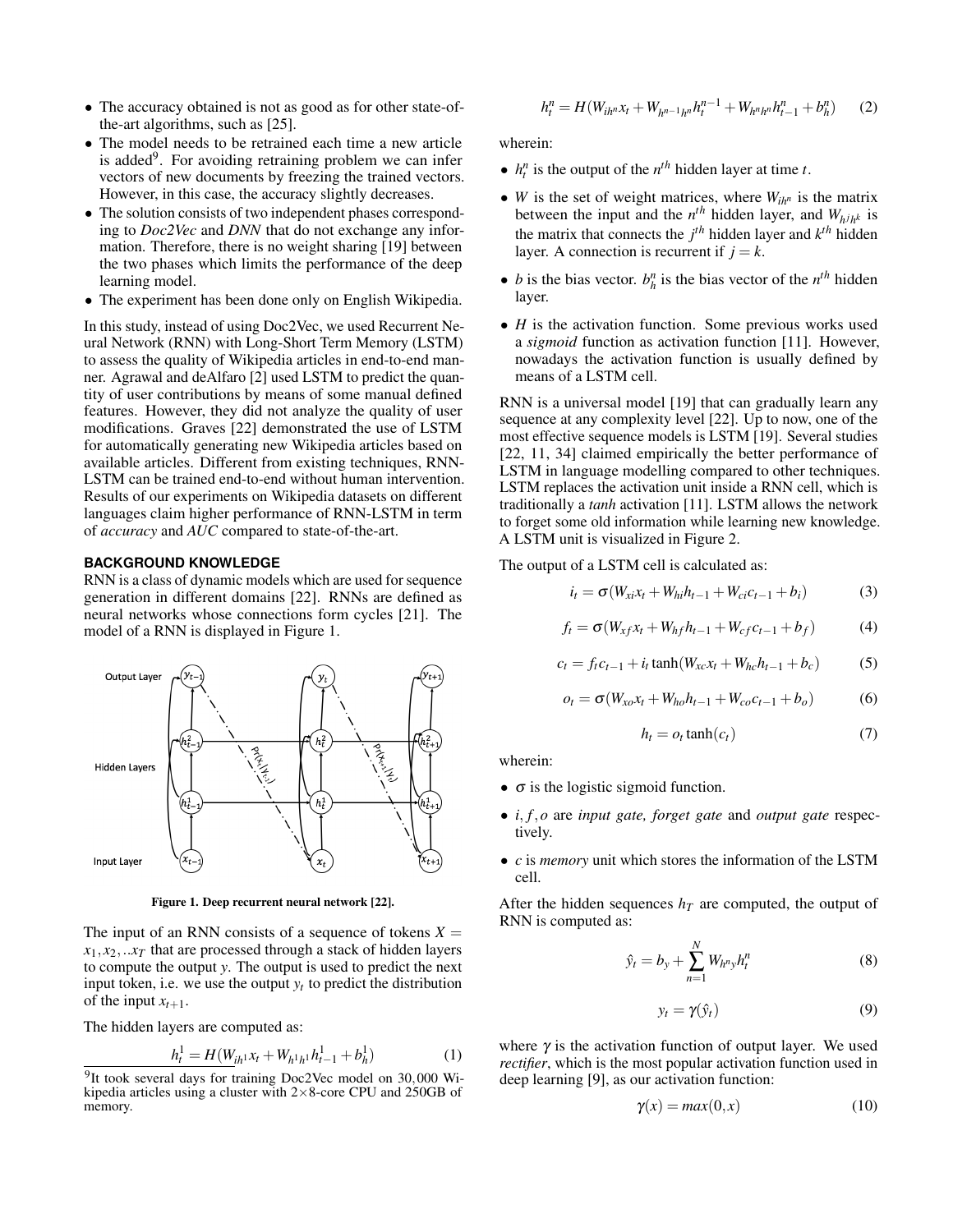

<span id="page-4-0"></span>Figure 2. A Long-Short Term Memory (LSTM) cell [\[22\]](#page-8-20).

The probability of the input sequence *X* is:

$$
Pr(X) = \prod_{t=1}^{T} Pr(x_{t+1}|y_t)
$$
\n(11)

and the loss function which is used to train the network is defined as:

$$
L(X) = -\sum_{t=1}^{T} \log Pr(x_{t+1}|y_t)
$$
 (12)

In the last LSTM layer, we used a softmax cost function [\[9\]](#page-8-24) to predict the quality class as:

$$
\delta(z)_j = \frac{e^{z_j}}{\sum_{k=1}^K e^{z_k}} \text{ for } j = 1..K \tag{13}
$$

We used the *cross-entropy* as the cost function to calculate the distance between the predicted value and the real value. Cross-entropy is defined as:

$$
C = -\frac{1}{n} \sum_{|X|} [y * ln(a) + (1 - y) * ln(1 - a)] \tag{14}
$$

wherein:  $X$  is the input,  $y$  is the correct output and  $a$  is the predicted value of the model. The objective of the training phase is to minimize the cost value by using back-propagation [\[19\]](#page-8-17).

One of the major issues in classifying documents is the different length of these documents. Most machine learning algorithms are designed to work on data where all instances have the same length [\[54\]](#page-9-0). However, by design, RNN is perfectly fit with varied-length data because it can accumulate the learned information by its rolling back feature. In practice, among other deep architectures, RNN is often chosen for NLP tasks [\[19,](#page-8-17) [43\]](#page-9-16), especially in language modelling [\[20,](#page-8-25) [18\]](#page-8-26).

Originally, RNNs were designed for time-series analysis [\[21\]](#page-8-21), so they only learn from the historical data. However, the quality of a Wikipedia article definitely depends on the entire document. Therefore, we used an extension of RNN that is bidirectional RNN [\[22\]](#page-8-20). The main idea of bidirectional RNN is to train two RNNs which are called *forward* and *backward*

RNN. As we used RNN-LSTM, we will refer them as forward and backward LSTMs. One RNN-LSTM learns from the beginning of the document, while the other one starts from the end. Bidirectional LSTMs are more convenient because we do not have to specify the number of rollback steps [\[19\]](#page-8-17).

While Doc2Vec learns in cross-documents manner, the advantage of RNN-LSTM is that we do not have to retrain the model when new documents are added, because it is executed on single documents. Furthermore, by using the *softmax* activation function in the last layer of the model, we can directly calculate the predicting probability of a given document to belong to a quality class [\[54\]](#page-9-0). On the other hand, Doc2Vec produces only vectors which represent documents, and these vectors need to be fed into a downstream machine learning algorithm [\[39\]](#page-8-19).

## **EXPERIMENTS & RESULTS**

#### **Datasets**

We tested our models on three Wikipedia datasets provided by Wikimedia Foundation: English, French and Russian Wikipedia. The distribution of quality classes in each dataset is provided in Table [2.](#page-4-1) The datasets are balanced, i.e. the number of articles belonging to different quality classes is similar.

|               | English | French | <b>Russian</b> |
|---------------|---------|--------|----------------|
| FA/ADQ/FA     | 4,921   | 1,500  | 1,155          |
| GA/BA/GA      | 4,893   | 1,500  | 1,155          |
| <b>B/A/SA</b> | 4,916   | 1,500  | 1,155          |
| C/B/I         | 4,908   | 1,500  | 1,155          |
| Start/BD/I    | 4,913   | 1,500  | 1,155          |
| Stub/E/III    | 4,917   | 1,500  | 1,155          |
| IV            |         |        | 1,155          |

<span id="page-4-1"></span>Table 2. Distribution of articles by quality class in each dataset, ranked by order of quality class from the highest to the lowest.

As described above, the input of the model is the raw text of Wikipedia articles. For instance, the raw content of Wikipedia page about Wikipedia is displayed in Figure [3.](#page-4-2)

"Wikipedia"' ({{IPAc-en|audio=GT Wikipedia BE.ogg|,|w|ɪ|k|+|'|p|iː|d|i|ə}} or {{IPAcen|audio=GT Wikipedia AE.ogg|,|w|1|k|i|'|p|i:|d|i|a}} {{respel||WIK|i|PEE|dee-a}}) is a free [[online encyclopedia]] that aims to allow anyone to edit articles.<ref>{{cite web Ititle = Wikipedia founder defends decision to encrypt the site in China |url = http://www.theverge.com/2015/9/4/9260981/jimmy-wales-wikipedia-china |website = The Verge | accessdate = September 19, 2015 }}</ref> Wikipedia is the largest and most popular general [[reference work]] on the Internet<ref name="Tancer" /><ref name="Woodson" /><ref>{{cite

<span id="page-4-2"></span>Figure 3. An example of raw Wikipedia text.

# **Implementation**

We implemented our method by using tensorflow<sup>[10](#page-4-3)</sup>, an opensource deep learning library from Google. The implemented

web|url=http://www.comscore.com/Insights/Press\_Releases/2012/9/comScore\_Medi a\_Metrix\_Ranks\_Top\_50\_US\_Web\_Properties\_for\_August\_201|title=comScore MMX Ranks Top 50 US Web Properties for August

<sup>2012|</sup>publisher=comScore|date=September 12, 2012|accessdate=February 6, 2013 }}</ref> and is ranked among the ten most popular websites.<ref name="Alexa siteinfo" /><!-- 7th is an approximation, so sticking to vague phrasing is probably best. --> Wikipedia is owned by the nonprofit [[Wikimedia Foundation]].<ref>{{cite

<span id="page-4-3"></span><sup>10</sup><https://www.tensorflow.org/>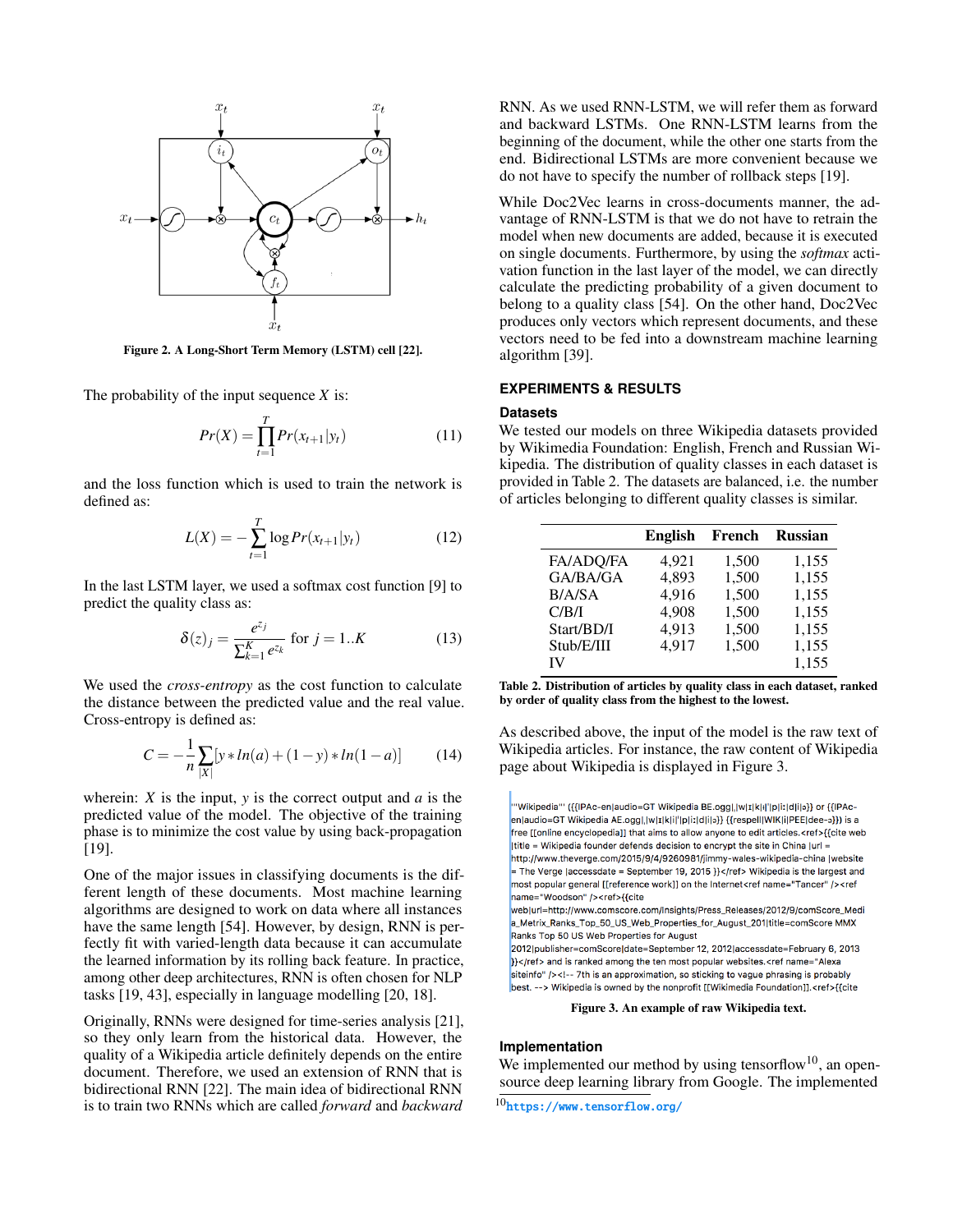

<span id="page-5-3"></span>Figure 4. The bidirectional LSTM model.

program is executed on Grid $5000<sup>11</sup>$  $5000<sup>11</sup>$  $5000<sup>11</sup>$ . In particular, we trained our model on several clusters, each equipped with 64GB of memory<sup>[12](#page-5-1)</sup> and GPU Nvidia K40, Titan Black or GTX 980<sup>[13](#page-5-2)</sup>.

The hyper-parameters are optimized by using Random Discrete Search [\[5\]](#page-7-5) using the division ratio 80/20 of the training set. The model is built with one embedding layer (*size* = 20,000 to avoid compression), two stacked LSTM layers with 512 neurons of each layer, and finally a fully connected layer  $(size = 6$  as the number of quality classes). Similar with [\[18\]](#page-8-26) we used *adaptive learning rate* with Adam optimizer [\[36\]](#page-8-27). The initial learning rate is set at 0.001. We used the *batch*\_*size* of 32. The dropout ratio [\[60\]](#page-9-17) of 0.75 is used, based on recent studies which claimed that the deep neural network models are redundant enough to apply an aggressive dropout technique [\[44\]](#page-9-18). In fact we tried L2 regularization with  $\lambda = 1e - 05$  but it does not improve the performance. We set the training epoch to 200 but in practice the model became stable after around 100 epochs. The model is visualized in Figure [4.](#page-5-3)

### **Validation**

Similar to previous works [\[15\]](#page-8-16), we used 5-fold cross validation for performance evaluation of the algorithms. The main idea is to divide the dataset into five equal parts, and run five times the algorithms with both training and testing phase. For each run, a single part will be used for testing while other four parts will be used for training. Using 5-fold cross validation, all the instances in the dataset will be used for testing once, so we can utilize the entire dataset for the evaluation.

## **Metrics**

Consistently with previous research works [\[53,](#page-9-3) [15,](#page-8-16) [14\]](#page-8-4), we used two metrics to evaluate the performance of our model: *accuracy* and *AUC* [\[30\]](#page-8-28).

Accuracy score is simply defined as:

$$
accuracy = \frac{correct\_prediction\_number}{total\_prediction\_number} \tag{15}
$$

Accuracy score is used because of several reasons:

- The dataset is balanced, and the *accuracy* score is the most commonly used in balanced datasets [\[31\]](#page-8-29).
- The score is understandable even for non technical users [\[31\]](#page-8-29). Previously, this feature was not highly prioritized. However, recent studies in interpreting machine learning [\[47\]](#page-9-19) emphasized the importance of letting users understand the algorithm.

However, as many studies [\[30\]](#page-8-28) pointed out, *accuracy* does not completely characterize the performance of a classification algorithm. The score measures the final predictions of a classifier, but does not provide an understanding of algorithm behavior when the threshold changes. Therefore, we also used *ROC* (Receiver Operating Characteristic) *AUC* (*Area Under Curve*) visualized in Figure [5.](#page-6-0) In this figure, TPR stands for True Positive Rate, i.e. the number of correct positive predictions divided by the total number of positive samples in testing set. FPR stands for False Positive Rate, i.e. the number of false positive predictions (the negative samples predicted as positive) divided by the total number of negative samples.

Originally, *AUC* was defined for binary classification problem. There is no standard way to extend the *AUC* calculation to multi-class classification problem. However, consistently with previous studies [\[15\]](#page-8-16), we applied the calculation proposed by [\[27\]](#page-8-30) which is widely used in practice. The advantage of this method is that it produces a single output value, facilitating the comparison among different algorithms.

*AUC* [\[27\]](#page-8-30) is defined as follows. Given a multi-class classification problem with *c* classes, labelled as 0, 1, ..., *c*−1 with  $c > 2$ , we define  $\hat{A}(i|j)$  as the probability that a randomly drawn member of class *j* will have a lower estimated probability of belonging to class *i* than a random member of class *i*.

<span id="page-5-0"></span><sup>11</sup><https://www.grid5000.fr/>

<span id="page-5-1"></span> $12$ By contrast, our previous model with Doc2Vec [\[14\]](#page-8-4) cannot be executed with less than 250GB of memory.

<span id="page-5-2"></span><sup>&</sup>lt;sup>13</sup>Our implementation is available at  $h$ ttps://github.com/ [vinhqdang/wikipedia\\_analysis](https://github.com/vinhqdang/wikipedia_analysis)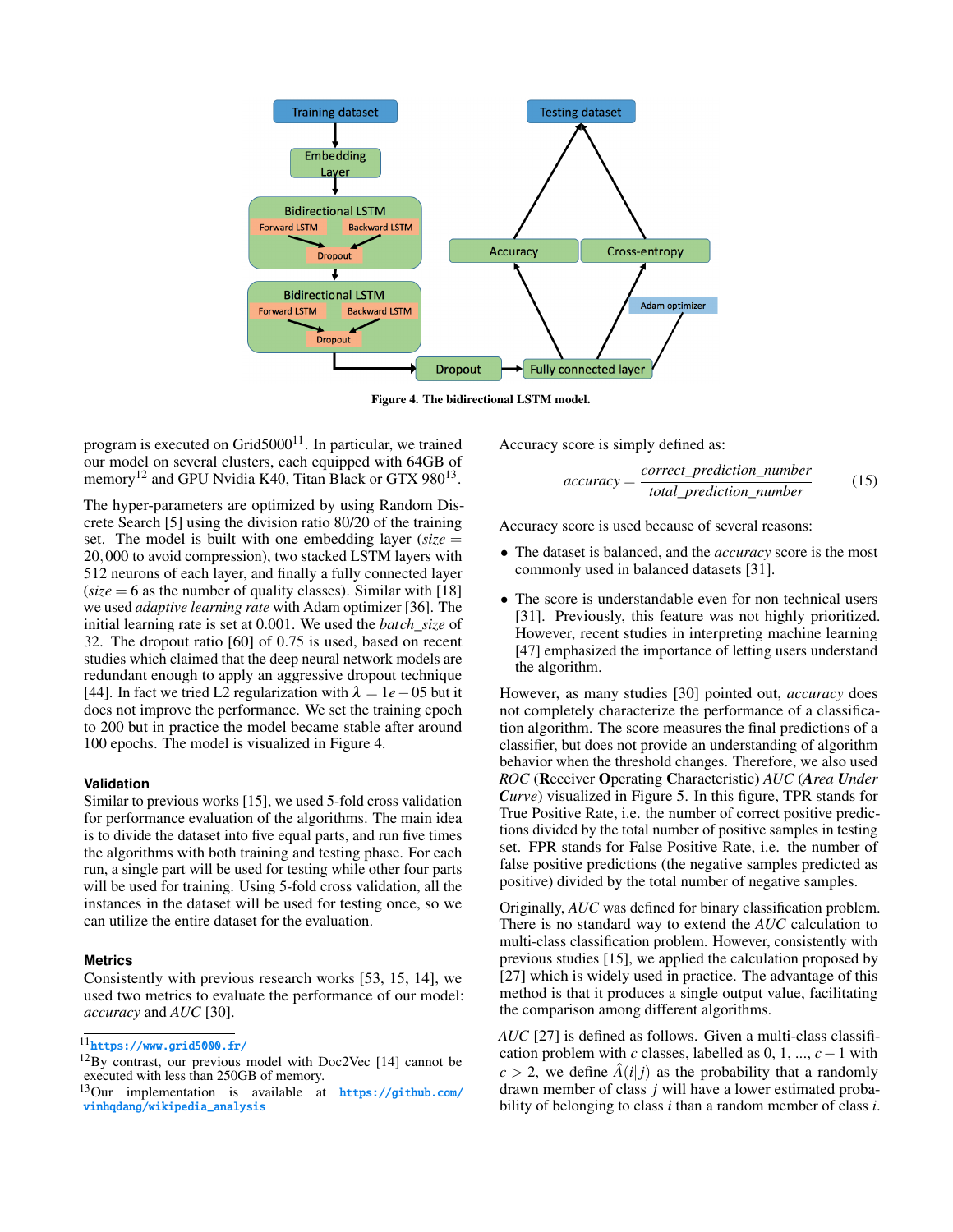

Then we define  $\hat{A}(i, j) = [\hat{A}(i|j) + \hat{A}(j|i)]/2$ . The *AUC* value is calculated as:

<span id="page-6-0"></span>
$$
AUC = \frac{2}{c(c-1)} \sum_{i < j} \hat{A}(i, j) \tag{16}
$$

Several other meta-metrics exist to measure a classifier performance, such as *F-1* or *F-2* scores. However, we did not use these scores for the following two reasons:

- The *F-scores* are originally designed for measuring performance with single-class focus [\[31\]](#page-8-29).
- Even if we can extend *F-scores* to multi-class cases by using metrics such as *macro F-scores*, the scores only capture the performance of the classifier at a particular threshold. However, *F-scores* do not show the classifier behavior when we vary the threshold to classify the numerical outputs to corresponding classes.

For these reasons, we decided to use *accuracy* and *AUC* as reference metrics. Both *accuracy* and *AUC* values range from 0.0 to 1.0. The higher their values are, the better algorithm performance is.

#### **Results**

We compared the performance of the algorithm presented in this paper in term of *accuracy* and *AUC* with the following baseline methods:

- The method of [\[52\]](#page-9-7), where authors used a random forest algorithm and a feature set composed of 11 features. This method is available only for English.
- The method of [\[15\]](#page-8-16) that extends the model of [\[52\]](#page-9-7) by adding nine features. This method is available only for English.
- The method of [\[14\]](#page-8-4) that used Doc2Vec and DNN to classify the quality of Wikipedia articles. This method is available for all three languages.
- *ORES* method [\[25\]](#page-8-15) that is another extension of [\[52\]](#page-9-7) where different feature sets are defined for each Wikipedia language.



<span id="page-6-1"></span>Figure 6. Loss and accuracy of training process on English Wikipedia.

The performance of the above mentioned approaches is displayed in Table [3.](#page-7-6)

We can see that the RNN-LSTM method outperforms other state-of-the-art approaches. Similar to previous works [\[15\]](#page-8-16), the difference in performance was validated as significant with  $p < 0.05$  by using McNemar test [\[17\]](#page-8-31).

Figure [6](#page-6-1) shows the *loss* and *accuracy* of training process for English Wikipedia of our RNN-LSTM approach. We can see that, both *loss* and *accuracy* are stable after a large number of training epochs, and *accuracy* on training data is similar with validation data. Similar graphs are obtained in French and Russian datasets. We conclude that there is no over-fitting in our RNN-LSTM approach.

#### **DISCUSSION**

The solution presented in this paper outperforms other state-ofthe-art approaches and it does not require manual intervention. For instance, none of the authors understands Russian, but we can build a model to predict quality of Russian Wikipedia, which is probably not available with manual feature engineering approach. However, our proposed approach is not a "silver bullet" to solve all issues. In comparison with manual feature engineering approaches, it has a few disadvantages.

Computational time. RNN-LSTM is much slower than manual featuring approaches [\[15,](#page-8-16) [25\]](#page-8-15). In practice, it took around four days for training one model and six hours for testing on English Wikipedia dataset, i.e. it took around four seconds to predict the quality of one article. By contrast the methods of [\[15\]](#page-8-16) or [\[25\]](#page-8-15) can return the prediction for the entire testing set on the order of seconds. In contrast to Doc2Vec+DNN model [\[14\]](#page-8-4), LSTM needs to be trained only once in RNN-LSTM approach. However, the predicting time of RNN-LSTM is too long to be implemented as a realtime service. The idea of [\[53\]](#page-9-3) is to provide a "helper" for Wikipedia authors in writing their articles. The approaches [\[53,](#page-9-3) [15\]](#page-8-16) can be implemented as a real-time bot, i.e. a bot can give authors a feedback as they are writing about the quality of their Wikipedia articles. We can perform the RNN-LSTM method in batch-mode, e.g. we predict the quality of a set of articles every week. Furthermore, hardware development velocity is very fast and we can expect more powerful computing devices in the future.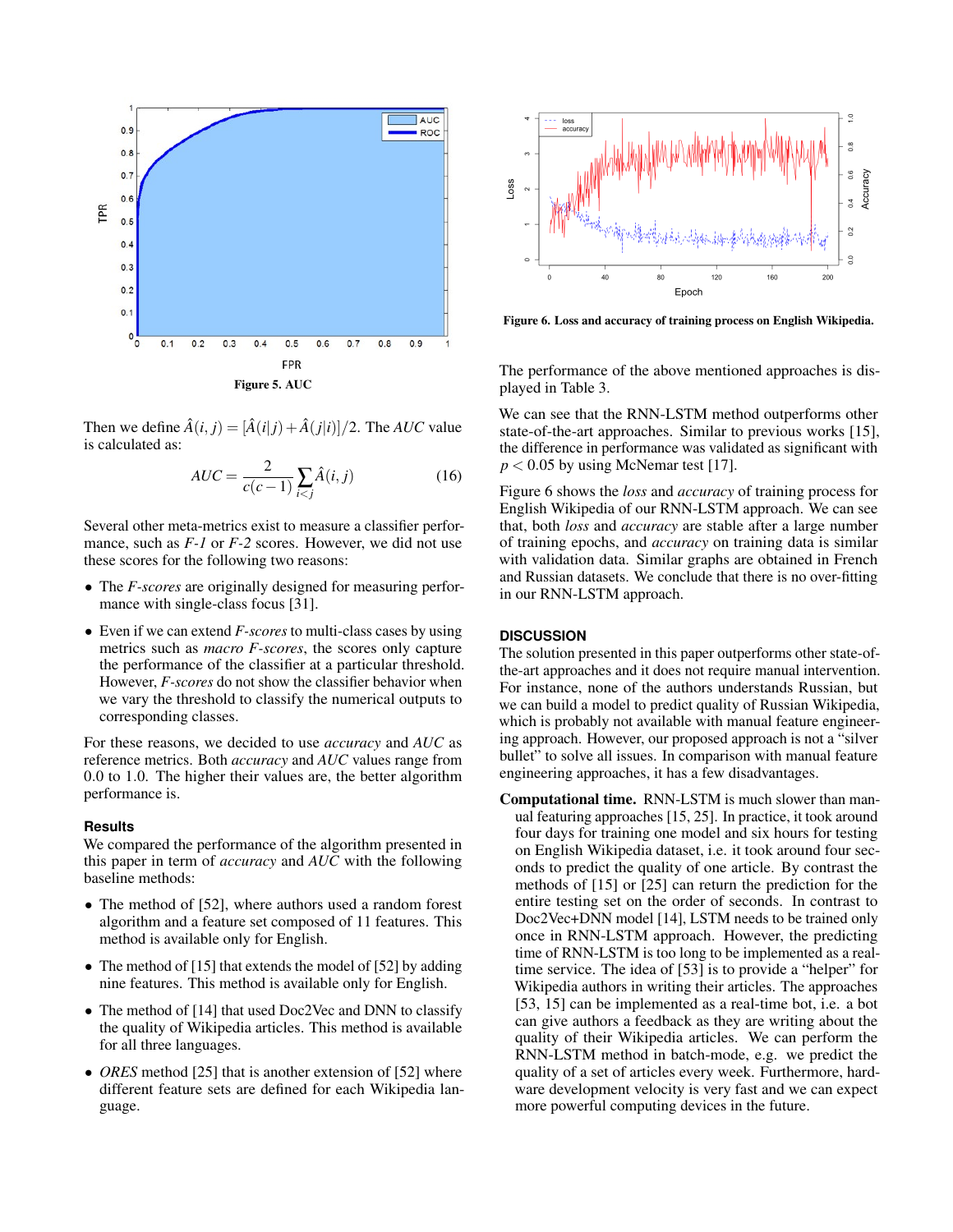|                          | English  |      | French              |      | <b>Russian</b> |            |
|--------------------------|----------|------|---------------------|------|----------------|------------|
|                          | accuracy | AUC- | <i>accuracy AUC</i> |      | accuracy       | <i>AUC</i> |
| Warncke-Wang et al. [52] | 59%      | 0.85 |                     |      |                |            |
| Dang & Ignat $[15]$      | 63%      | 0.90 |                     |      |                |            |
| $Doc2Vec + DNN [14]$     | 55%      | 0.79 | 52%                 | 0.75 | 50%            | 0.72       |
| <b>ORES</b> [25]         | 62%      | 0.86 | 53%                 | 0.82 | 56%            | 0.81       |
| <b>RNN-LSTM</b>          | 68%      | 0.92 | 65%                 | 0.84 | 63%            | 0.83       |

<span id="page-7-6"></span>Table 3. Performance of different algorithms

- Interpretation. Interpretation is another issue in machine learning in general, referring to the difficulty of explaining the results of a machine learning model to end users [\[47\]](#page-9-19). While the prediction of [\[15,](#page-8-16) [25,](#page-8-15) [52\]](#page-9-7) is somewhat understandable even for non-technical users, the results of LSTM model is a sort of cryptic. For instance, the results of [\[15,](#page-8-16) [25,](#page-8-15) [52\]](#page-9-7) can be interpreted as suggestions such as "with two more high resolution images you can improve the quality class of your article from Start to C". On the other hand, the LSTM model provides a prediction but no explanation for this prediction. Nonetheless, studies in understanding deep learning models are receiving a lot of attention in recent years [\[35,](#page-8-32) [47\]](#page-9-19) and we can expect a better interpretation in the future.
- Noisy dataset We considered the training dataset with labelled Wikipedia articles as "ground truth". This assumption is too strong, because the quality classes are assigned by human reviewers which are subjective and noisy by nature. The noise means that, a same article might be assigned different quality classes by different reviewers. Due to this reason, we might not be able to build a perfect predictor.

# **CONCLUSION & FUTURE WORK**

In this paper, we presented a new approach of using Recurrent Neural Networks and Long-Short Term Memory to build an end-to-end learning technique which can classify quality of Wikipedia articles without human intervention. The approach is tested against different Wikipedia languages and the performance is better than state-of-the-art.

There are several research directions which could be extended in the future. We provide here a brief guidelines of these approaches for further interests.

- Adaptive RNN. Currently the hyper-parameters are tuned by random discrete search [\[5\]](#page-7-5). These parameters are fixed during the learning process and are independent from the input data. It should be better to build an *adaptive* RNN [\[23\]](#page-8-33) which can automatically adjust its complexity based on the inputs.
- Multi-modal modelling. In this paper, we did include the entire textual content of the documents into consideration, but we did not analyze the content of images included in Wikipedia articles. In other words, our model knows that "there is an image at this place" but it has no additional information about the image. Recently, research studies in understanding images achieved a lot of success [\[43\]](#page-9-16) and we also plan to extend our model to capture the image content.

Transfer learning. RNN-LSTM is a supervised machine learning algorithm, which requires a lot of labelled data as training set. As labelling is done manually, the process is very costly and might contain a lot of noise. Therefore, it is difficult to apply the technique in a domain where few labelled data are available, such as Wikipedia in rare languages. The idea of transfer learning [\[55\]](#page-9-20) is to train the model in a language where a lot of knowledge resources exist such as English Wikipedia to predict in a different language such as Vietnamese Wikipedia. The technique could save a lot of manual effort in producing labelled training dataset.

# **ACKNOWLEDGMENTS**

The authors would like to thank Dr. Aaron Halfaker, Wikimedia Research Foundation and Morten-Warncke Wang, University of Minnesota for the datasets and the valuable discussions.

Experiments presented in this paper were carried out using the Grid'5000 testbed, supported by a scientific interest group hosted by Inria and including CNRS, RENATER and several Universities as well as other organizations (see https://www.grid5000.fr/).

### <span id="page-7-0"></span>**REFERENCES**

- 1. B. Thomas Adler, Krishnendu Chatterjee, Luca de Alfaro, Marco Faella, Ian Pye, and Vishwanath Raman. 2008. Assigning trust to Wikipedia content. In *WikiSym*.
- <span id="page-7-4"></span>2. Rakshit Agrawal and Luca de Alfaro. 2016. Predicting the quality of user contributions via LSTMs. In *OpenSym*.
- <span id="page-7-2"></span>3. Maik Anderka, Benno Stein, and Nedim Lipka. 2012. Predicting quality flaws in user-generated content: the case of wikipedia. In *SIGIR*. ACM, 981–990.
- <span id="page-7-3"></span>4. Yindalon Aphinyanaphongs, Lawrence D. Fu, Zhiguo Li, Eric R. Peskin, Efstratios Efstathiadis, Constantin F. Aliferis, and Alexander R. Statnikov. 2014. A comprehensive empirical comparison of modern supervised classification and feature selection methods for text categorization. *JASIST* 65, 10 (2014), 1964–1987.
- <span id="page-7-5"></span>5. James Bergstra and Yoshua Bengio. 2012. Random Search for Hyper-Parameter Optimization. *Journal of Machine Learning Research* 13 (2012), 281–305.
- <span id="page-7-1"></span>6. Grace Gimon Betancourt, Armando Segnine, Carlos Trabuco, Amira Rezgui, and Nicolas Jullien. 2016. Mining team characteristics to predict Wikipedia article quality. In *OpenSym*.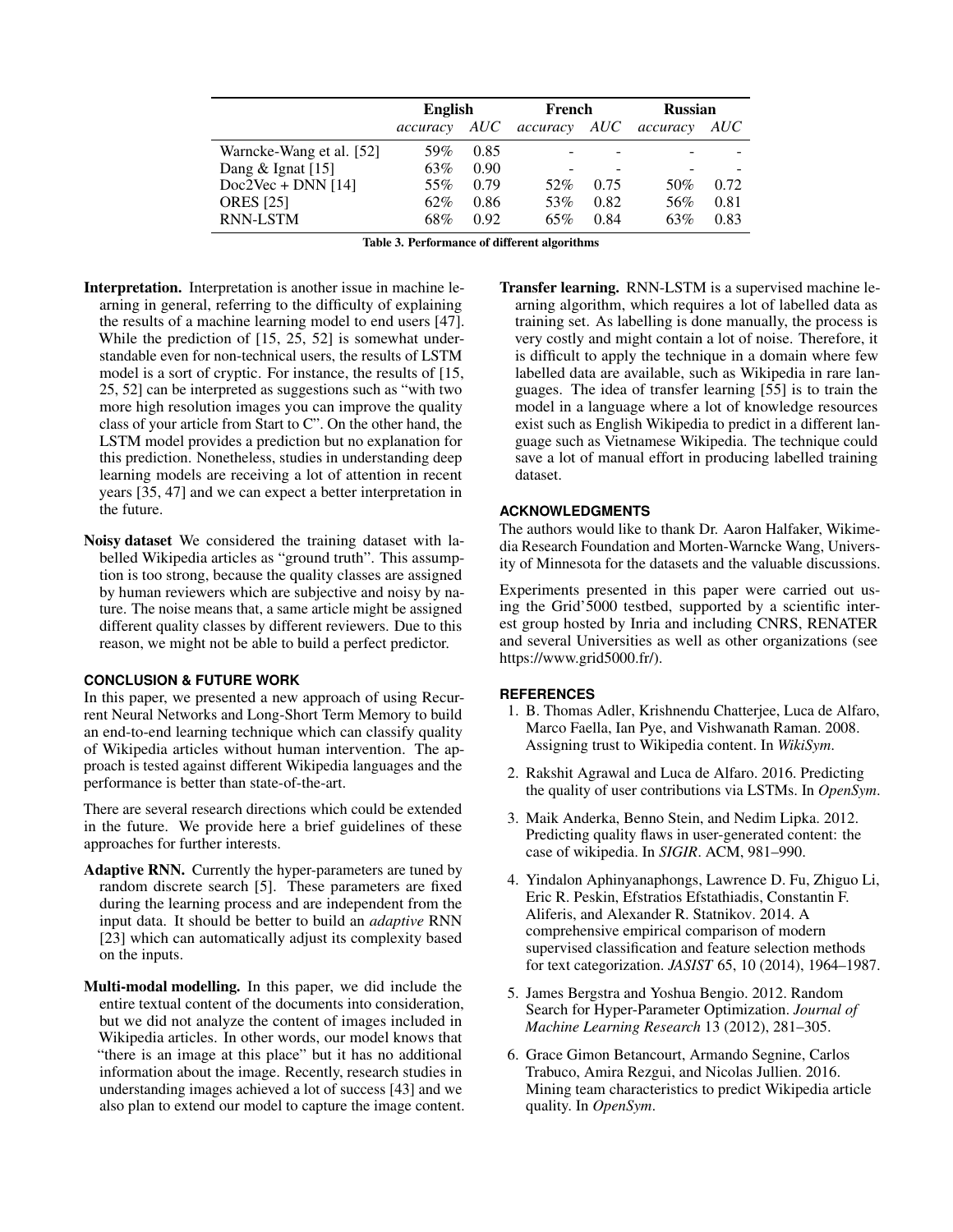- <span id="page-8-14"></span>7. Joshua Evan Blumenstock. 2008. Size matters: word count as a measure of quality on wikipedia. In *WWW*.
- <span id="page-8-0"></span>8. Adam R Brown. 2011. Wikipedia as a data source for political scientists: Accuracy and completeness of coverage. *PS: Political Science & Politics* (2011).
- <span id="page-8-24"></span>9. Nikhil Buduma and Nicholas Locascio. 2017. *Fundamentals of Deep Learning: Designing Next-generation Machine Intelligence Algorithms*. O'Reilly Media.
- <span id="page-8-5"></span>10. Girish Chandrashekar and Ferat Sahin. 2014. A survey on feature selection methods. *Computers & Electrical Engineering* 40, 1 (2014), 16–28.
- <span id="page-8-22"></span>11. Junyoung Chung, Çaglar Gülçehre, KyungHyun Cho, and Yoshua Bengio. 2014. Empirical Evaluation of Gated Recurrent Neural Networks on Sequence Modeling. *CoRR* abs/1412.3555 (2014).
- <span id="page-8-3"></span>12. Daniel Hasan Dalip, Marcos André Gonçalves, Marco Cristo, and Pável Calado. 2009. Automatic quality assessment of content created collaboratively by web communities: a case study of Wikipedia. In *JCDL*.
- <span id="page-8-18"></span>13. Quang-Vinh Dang and Claudia-Lavinia Ignat. 2016a. Quality assessment of wikipedia articles: a deep learning approach. *SIGWEB Newsletter* (2016).
- <span id="page-8-4"></span>14. Quang-Vinh Dang and Claudia-Lavinia Ignat. 2016b. Quality Assessment of Wikipedia Articles without Feature Engineering. In *JCDL*.
- <span id="page-8-16"></span>15. Quang Vinh Dang and Claudia-Lavinia Ignat. 2016c. Measuring Quality of Collaboratively Edited Documents: The Case of Wikipedia. In *CIC*. IEEE.
- <span id="page-8-12"></span>16. Baptiste de La Robertie, Yoann Pitarch, and Olivier Teste. 2015. Measuring Article Quality in Wikipedia using the Collaboration Network. In *ASONAM*.
- <span id="page-8-31"></span>17. Michael Eliasziw and Allan Donner. 1991. Application of the McNemar test to non-independent matched pair data. *Statistics in medicine* 10, 12 (1991), 1981–1991.
- <span id="page-8-26"></span>18. Yarin Gal and Zoubin Ghahramani. 2016. A Theoretically Grounded Application of Dropout in Recurrent Neural Networks. In *NIPS*.
- <span id="page-8-17"></span>19. Ian Goodfellow, Yoshua Bengio, and Aaron Courville. 2016. *Deep Learning*. MIT Press.
- <span id="page-8-25"></span>20. Edouard Grave, Armand Joulin, Moustapha Cissé, David Grangier, and Hervé Jégou. 2016. Efficient softmax approximation for GPUs. *CoRR* abs/1609.04309 (2016).
- <span id="page-8-21"></span>21. Alex Graves. 2012. *Supervised Sequence Labelling with Recurrent Neural Networks*. Studies in Computational Intelligence, Vol. 385. Springer.
- <span id="page-8-20"></span>22. Alex Graves. 2013. Generating Sequences With Recurrent Neural Networks. *CoRR* abs/1308.0850 (2013).
- <span id="page-8-33"></span>23. Alex Graves. 2016. Adaptive Computation Time for Recurrent Neural Networks. *CoRR* abs/1603.08983 (2016).
- <span id="page-8-8"></span>24. Aaron Halfaker, Aniket Kittur, and John Riedl. 2011. Don't bite the newbies: how reverts affect the quantity and quality of Wikipedia work. In *WikiSym*.
- <span id="page-8-15"></span>25. Aaron Halfaker and Dario Taraborelli. 2015. Artificial intelligence service gives Wikipedians 'X-ray specs' to see through bad edits. (2015). [https://blog.wikimedia.](https://blog.wikimedia.org/2015/11/30/artificial-intelligence-x-ray-specs) [org/2015/11/30/artificial-intelligence-x-ray-specs](https://blog.wikimedia.org/2015/11/30/artificial-intelligence-x-ray-specs)
- <span id="page-8-6"></span>26. Aaron Halfaker and Morten Warncke-Wang. 2017. Wikipedia article quality classification (retrieved 12-Jul-2017). (2017). <https://github.com/wiki-ai/wikiclass>
- <span id="page-8-30"></span>27. David J. Hand and Robert J. Till. 2001. A Simple Generalisation of the Area Under the ROC Curve for Multiple Class Classification Problems. *Machine Learning* 45, 2 (2001), 171–186.
- <span id="page-8-7"></span>28. Sepp Hochreiter and Jürgen Schmidhuber. 1997. Long Short-Term Memory. *Neural Computation* 9, 8 (1997), 1735–1780.
- <span id="page-8-2"></span>29. Meiqun Hu, Ee-Peng Lim, Aixin Sun, Hady Wirawan Lauw, and Ba-Quy Vuong. 2007. Measuring article quality in wikipedia: models and evaluation. In *CIKM*.
- <span id="page-8-28"></span>30. Jin Huang and Charles X. Ling. 2005. Using AUC and Accuracy in Evaluating Learning Algorithms. *IEEE Trans. Knowl. Data Eng.* 17, 3 (2005), 299–310.
- <span id="page-8-29"></span>31. Nathalie Japkowicz and Mohak Shah. 2011. *Evaluating learning algorithms: a classification perspective*. Cambridge University Press.
- <span id="page-8-9"></span>32. Sara Javanmardi and Cristina Lopes. 2010. Statistical Measure of Quality in Wikipedia. In *SOMA*.
- <span id="page-8-1"></span>33. S Jones. 2009. The social life of health information. *Pew research center, Washington, DC, Pew Internet & American Life Project* (2009).
- <span id="page-8-23"></span>34. Rafal Józefowicz, Wojciech Zaremba, and Ilya Sutskever. 2015. An Empirical Exploration of Recurrent Network Architectures. In *ICML*.
- <span id="page-8-32"></span>35. Andrej Karpathy, Justin Johnson, and Fei-Fei Li. 2015. Visualizing and Understanding Recurrent Networks. *CoRR* abs/1506.02078 (2015).
- <span id="page-8-27"></span>36. Diederik P. Kingma and Jimmy Ba. 2015. Adam: A Method for Stochastic Optimization. In *ICLR*.
- <span id="page-8-13"></span>37. Aniket Kittur and Robert E. Kraut. 2008. Harnessing the wisdom of crowds in Wikipedia: quality through coordination. In *CSCW*. ACM, 37–46.
- <span id="page-8-11"></span>38. Gabriel De la Calzada and Alex Dekhtyar. 2010. On measuring the quality of Wikipedia articles. In *WICOW*.
- <span id="page-8-19"></span>39. Quoc V. Le and Tomas Mikolov. 2014. Distributed Representations of Sentences and Documents. In *ICML*.
- <span id="page-8-10"></span>40. Xinyi Li, Jintao Tang, Ting Wang, Zhunchen Luo, and Maarten de Rijke. 2015. Automatically Assessing Wikipedia Article Quality by Exploiting Article-Editor Networks. In *ECIR*.